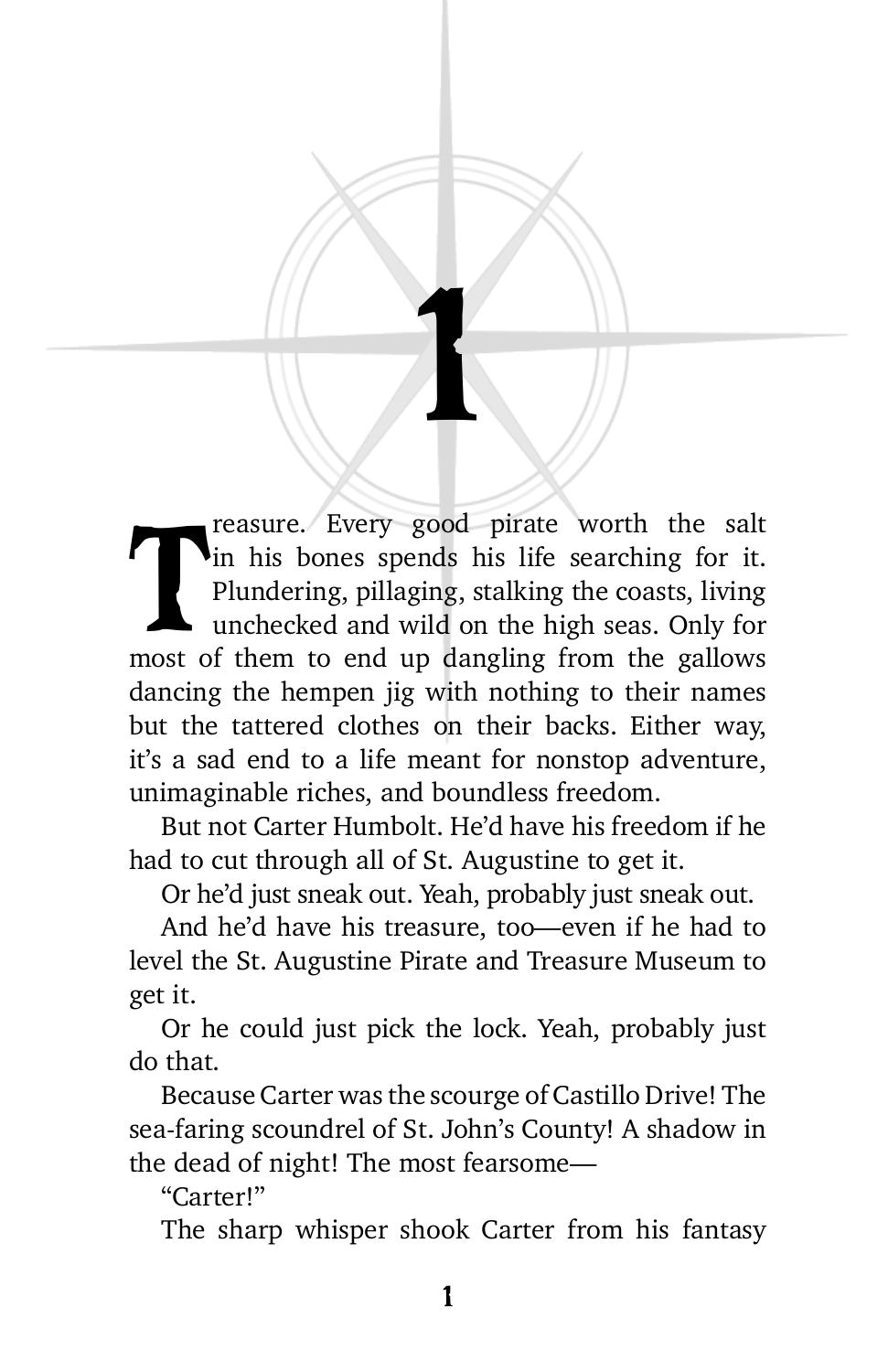## **LACKBEARD**

and dropped him back into the larceny at hand. Brad Humbolt, reluctant buccaneer and first mate of naysaying, breathed down his little brother's neck. "This is a terrible idea. I mean a *really* terrible idea. I definitely should not have agreed to this."

"Sturdy yer mainsail, jelly bones," Carter grumbled in his gruffest pirate voice. He didn't take his eyes off the keypad, its blinking lights like the stars that guided his ship. Or would if he had a ship.

"I have no idea what you just said," Brad growled, stooping down close to Carter's ear, "but I think I might pound you for it anyway—if we don't end up in jail."

Carter pulled his skull and crossbones hood up over his headlamp. He flicked it on and drenched the keypad in red light. He cracked his knuckles. "It'll be open seas and fair winds for us, laddy."

Brad scoffed as he paced behind Carter. Brad was sixteen, athletic, and would fit in on any high school sports team, playing any position. Cheerleaders would swoon. Parents would wish their kids were more like him. The coach would call him in to win the game…

Or in another life he would, anyway. But in this life, he just paced and watched as his twelve-year-old brother, the perpetual mischief-maker, sized up a hightech alarm's digital keypad, preparing to break and enter.

"Can the pirate stuff," Brad said. "Just hurry up. There are no fair winds in prison. Just broken wind and other clouds of man stink."

"C'mon," came a soft voice from around the corner. "Where's your sense of adventure?" Darla Roberts appeared as if she were out for a casual stroll. She was casual in many senses of the word—never tried to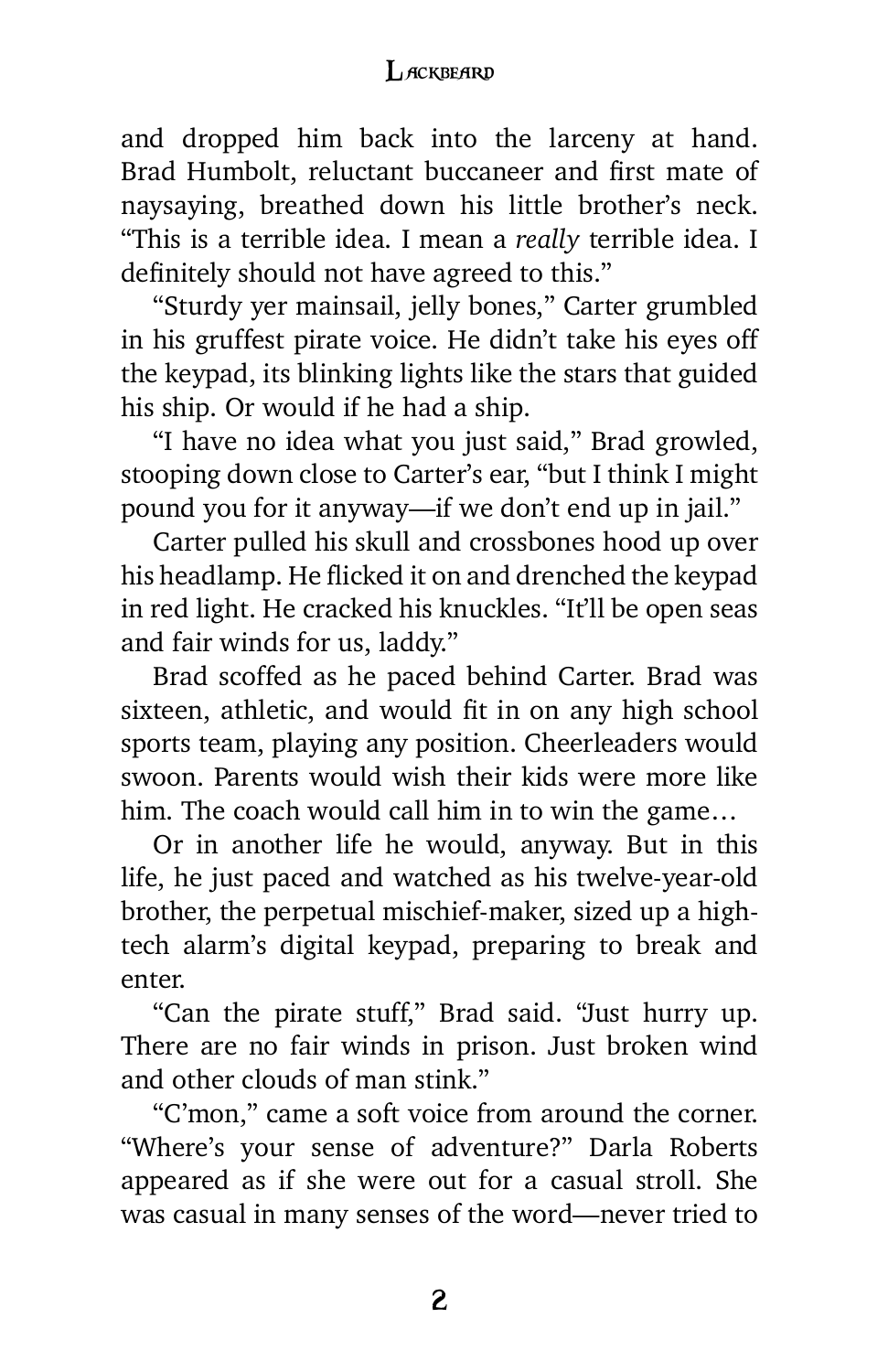impress anyone, never cared what anyone thought but was always down for some excitement.

Carter could practically hear Brad's heart jump.

"Hiding behind my sense of self-preservation," Brad answered. "I wouldn't do very well in prison."

"No, you're much too pretty," Darla said with a chuckle.

"And he's a nervous pooper," Carter added.

Brad choked.

Before his brother could strangle him, Carter unzipped his backpack and said, "Now, everyone be quiet. I need to concentrate."

To anyone else, the contents of his bag would have seemed a hodgepodge collection of worthless junk. To Carter, it was an adventurer's toolkit—a pirate's war chest. He laid out everything he would need—rubber dish gloves, a corroded lawn mower battery, a pair of knitting needles, and some strands of wire with alligator clips.

Carter slipped on the rubber gloves because adventure without the proper safety precautions is just reckless. Then he attached the alligator clips to the battery leads and tied the wire from the clips to the knitting needles. He touched the ends of the needles and watched as sparks danced like fireflies through the air.

"Oh, man," Brad grumbled. "You're totally gonna electrocute yourself."

Darla shushed him.

In another life, Carter Humbolt would have been a promising young scholar, a future engineer, a pioneer in robotics. In this life, however, he was a budding criminal, breaking into museums with knitting needles.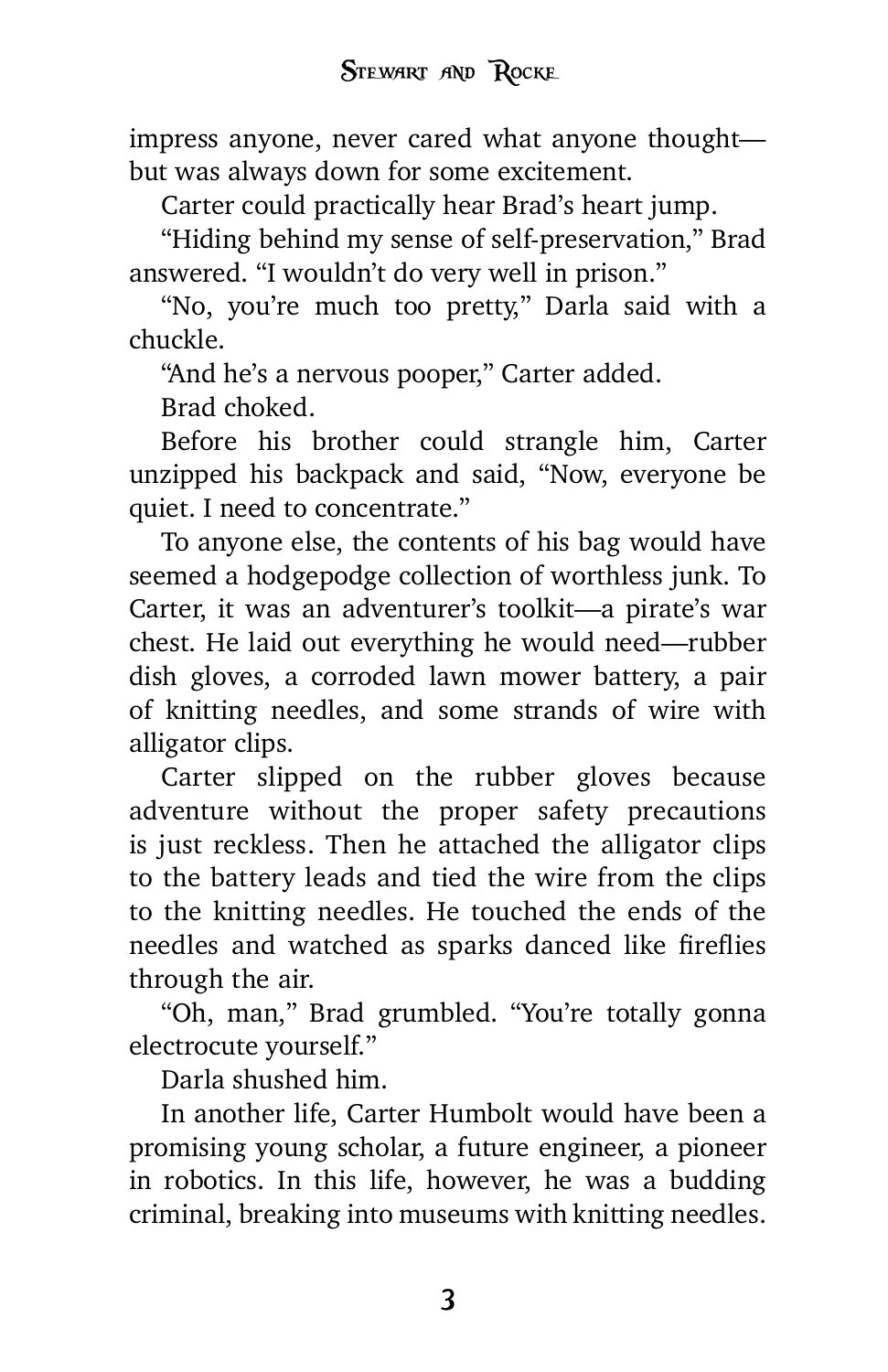## **LACKBEARD**

He poked at the keypad, inserted the needles into the small openings in the side. A quick stream of sparks shot out followed by a small plume of black smoke and the smell of burning plastic.

"Avast, me hardies," Carter said through a wide smile. "The gateway is open."

Brad shook his head. "I think something might be seriously wrong with you. Like, maybe Mom dropped you on your head or something as a baby."

Carter's expression turned sour and his smile slid off his face. He packed it away in his bag with his supplies. "Yeah, well, I wouldn't know about that."

Darla smacked Brad on the shoulder and gave him a cross look before following Carter through the now unlocked door.

Carter pushed his brother's comment to the back of his mind and pulled something else forward to replace it. All his favorite stories from the Golden Age of Piracy—Blackbeard, Calico Jack, Black Bart. Legendary brigands of the sea. He pulled the strings on his hoodie, tightening the skull and crossbones around his head, and became one of them.

He stepped into the unlit hallways. The shadows were his home. The darkness was his kin. He was the nightmare of—

"Crap!" Carter whisper-shouted. He put his arms out, stopping Brad and Darla behind him.

Brad spun around like a cat chasing its tail. "What? Who? Where?"

Darla choked back a laugh.

"There," Carter said, pointing at a metal box on the wall. "Countermeasures."

Brad squinted into the dark. "I don't see anything."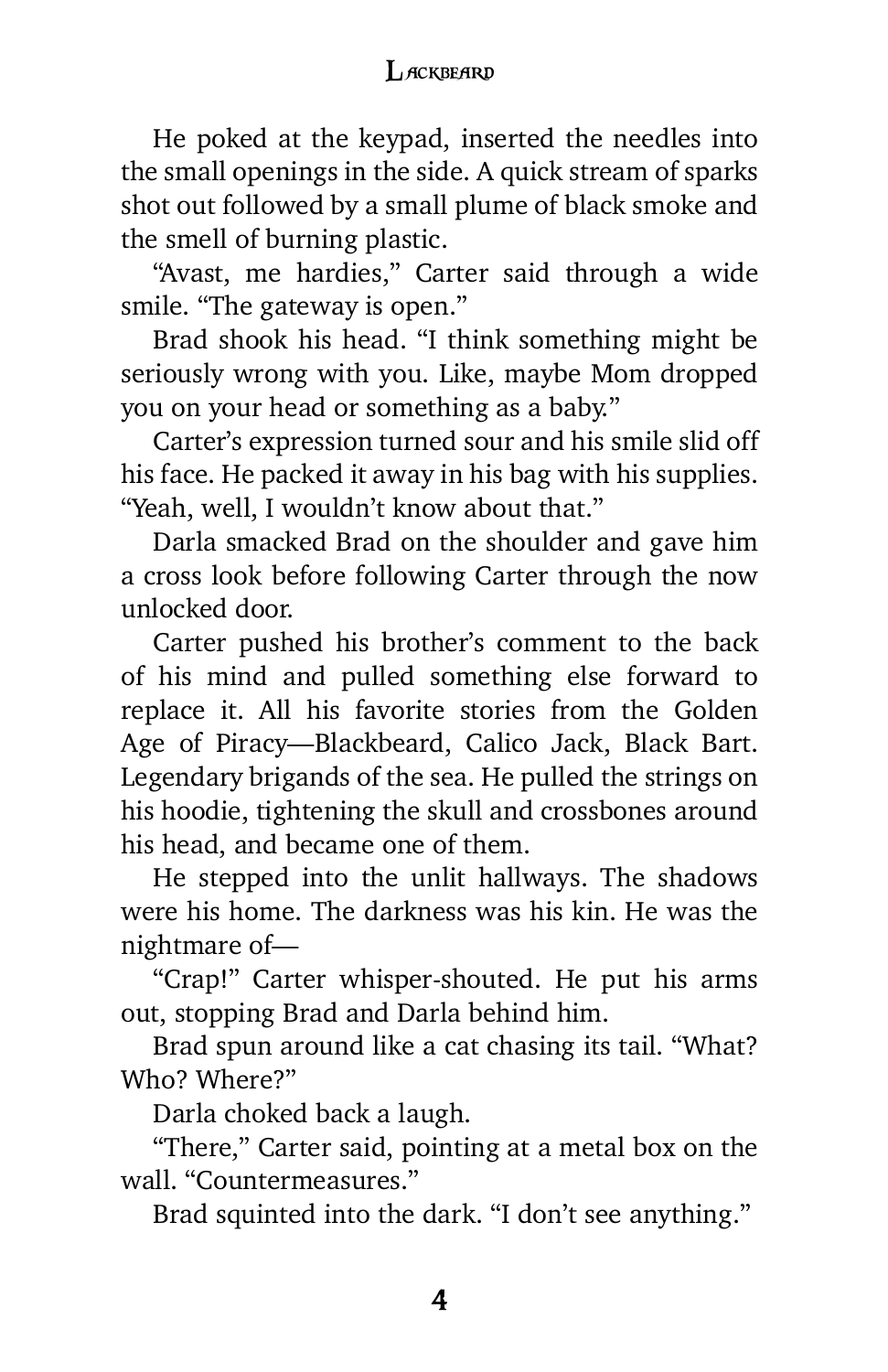"Ye don't see the kraken 'til it strikes. That don't mean it's not lurking below." Carter reached into his bag of mayhem again and removed a plastic bottle of baby powder. "And you should probably eat more carrots. Your night vision is crapola."

"You should probably start seeing a shrink," Brad said. "I think you've lost it."

Carter squeezed the bottle of baby powder, and a mist of white puffed into the air. As the tiny particles fell, there showed a crisscrossing pattern of infrared beams. He shot Brad a self-satisfied smile. "There's a fine line between madness and genius."

Brad shoved his little brother aside and stepped past him. "Jury's still out as to which side you're standing on."

*I walk a fine line between the two*, Carter wanted to reply, but he kept his mouth shut.

The three of them skulked through the dark hallways, lit only occasionally by the dim neon of exit signs. None dared speak. None dared admit how nervous they were.

"Anyone else think a zombie is going to pop out around every corner?" Silence. "No? Just me?"

They passed by the gift shop. A vague memory crawled into Carter's head. It was hazy, like he was seeing it through a thick fog. A woman with long black hair carrying him. Where were they? A store? The beach? The smell of saltwater wafted on the air.

The memory continued…

He remembered feeling safe in her arms.

Someone tugged on his leg. Looking down, he saw the face of his brother. It was a bit pudgy. Brad couldn't have been more than eight.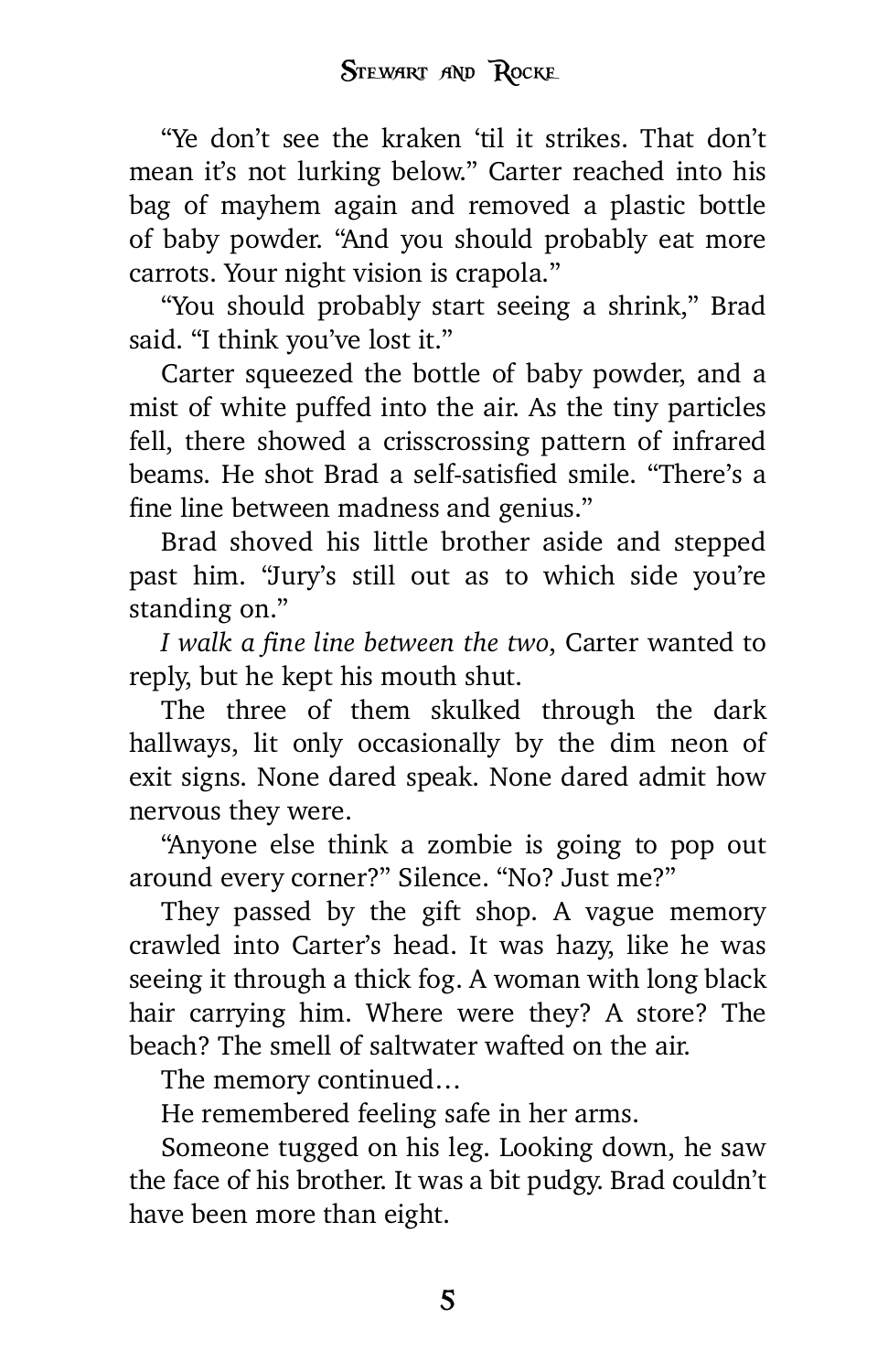## **LACKBEARD**

"What about this?" little Brad said, holding up a small teddy bear that wore an eye patch and skull and crossbones bandana.

"Yes," the woman said. "I think Carter would like that very much." Then her voice dropped, became gruff. "Yer brother's got a pirate's soul."

Carter felt a tug on his arm, snapping him back to the task at hand.

"Come on," Darla said. "It's this way."

They rounded the corner and soon came to a wooden door. It looked out of place against the cold tile and metal of the rest of the museum. It looked warm, inviting, unique. It looked like part of a ship.

They exchanged glances. Excitement, curiosity, a little fear (Brad!). And then they opened it.

A gust of wind must have blown through an open window. No, that was just Carter gasping, sucking in the wonder of the room. Display cases lined the walls, each filled with piratical objects. Flintlock pistols, a cat-o' nine-tails, a cutlass. Blunderbusses and spyglasses. An actual peg leg. Everything Carter needed to transform himself, to escape this life and build the one where he could be anything he dreamed of.

Well, almost everything he needed.

He peeled his eyes away from a hook hand and set to searching through cabinets and stacks of papers for that one last thing.

The one thing he had come here for.

"Oh. My. God." Darla's voice echoed from the far side of the room. She pressed her hands to a large display case. Brad shined his flashlight on the sign mounted above it.

## TREASURE ROOM